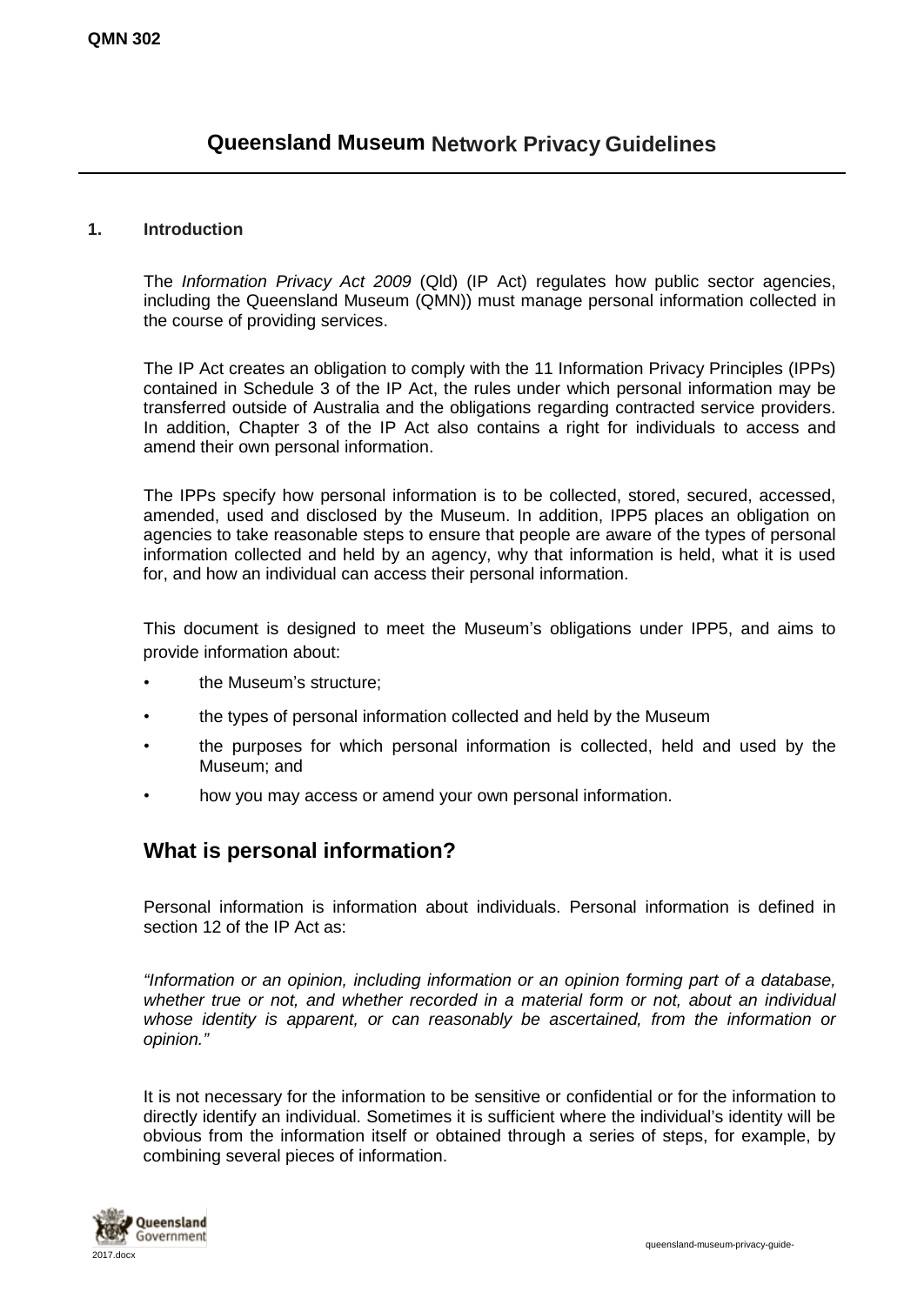Personal information may be stored in a variety of media such as paper, an electronic database, correspondence, photographic or video images, digital form and audiotape.

### **Documents to which the Information Privacy Principles do not apply**

The IPPs do not apply to a document that is a generally available publication, namely, a publication that is, or is to be made, generally available to the public.

Schedule 1 of the IP Act sets out other categories of documents to which the IPPs do not apply to the extent that the documents contain personal information. These include documents concerning:

- Covert activity (under the *Police Powers and Responsibilities Act 2000* and the *Telecommunications (Interception and Access) Act 1979* (Cth));
- Witness protection (under the *Witness Protection Act 2000*);
- Disciplinary actions and misconduct resulting from a complaint or investigation of the *Police Service Administration Act 1990*;
- Whistleblowers (under the *Public Interest Disclosure Act 2010*);
- Cabinet and Executive Council documents (under the *Right to Information Act 2009* (Qld) (RTI Act);
- Commissions of Inquiry;
- Information in a library, art gallery or museum for reference, study or exhibition;
- Public records under the *Public Records Act 2002* (Qld) in the custody of Queensland State Archives that are not in a restricted access period under that Act; and
- Postal material a letter, or anything else, while it is being transmitted by post.

### **What are the Queensland Museum's obligations under the** *Information Privacy Act 2009?*

#### *Information Privacy Principles*

The IPPs set out the Queensland Museum's obligations in relation to how personal information is to be collected, stored, secured, accessed, amended, used and disclosed. The IPPs deal with the following:

- Principle 1: Collection of personal information (lawful and fair)
- Principle 2: Collection of personal information (requested from individual)
- Principle 3: Collection of personal information (relevance etc)
- Principle 4: Storage and security of personal information
- Principle 5: Providing Information about documents containing personal information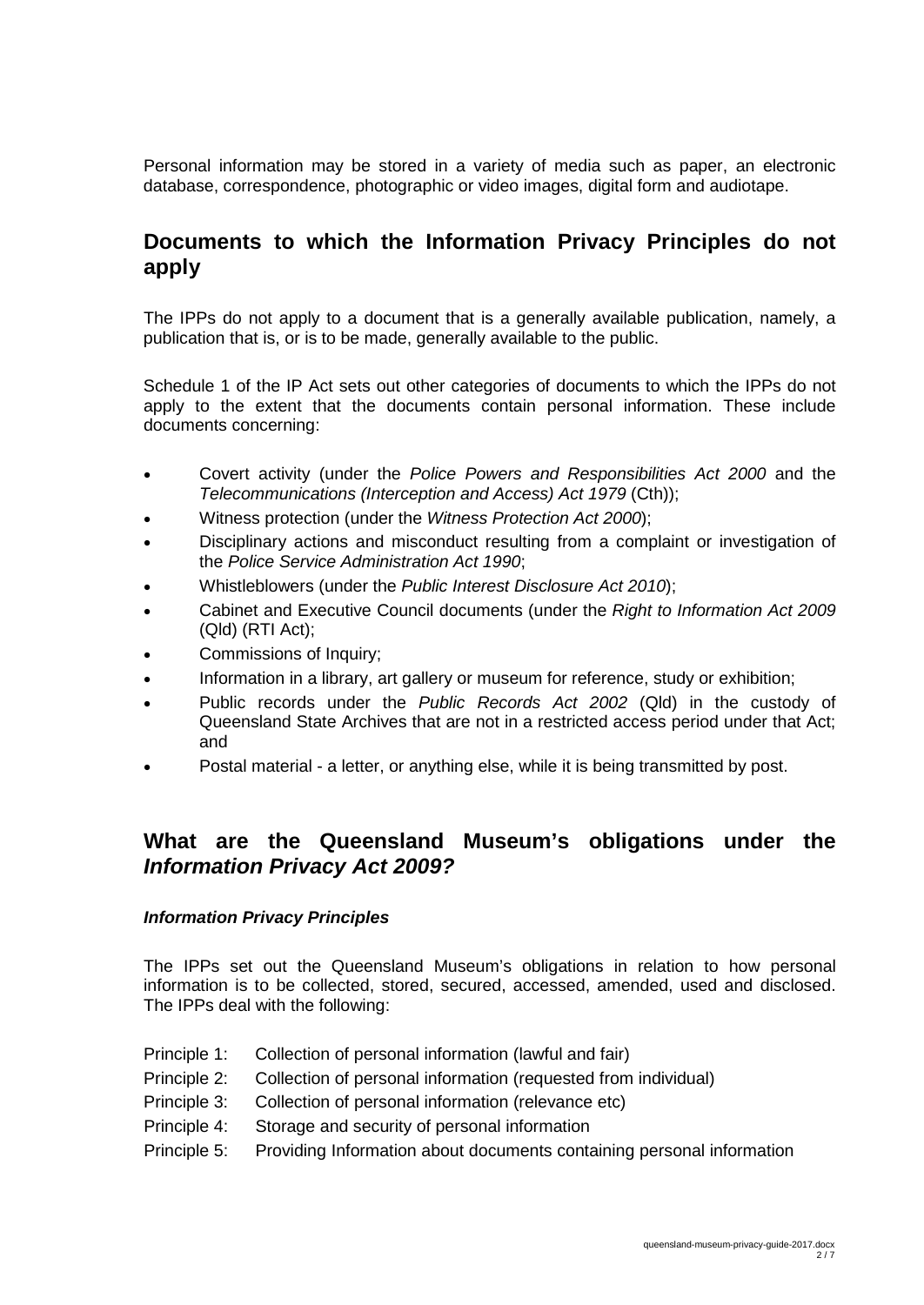- Principle 6: Access to documents containing personal information
- Principle 7: Amendment of documents containing personal information
- Principle 8: Checking of accuracy etc. of personal information before use by agency
- Principle 9: Use of Personal information only for relevant purposes
- Principle 10: Limits on use of personal information
- Principle 11: Limits on disclosure

#### *Third party service providers*

This applies where the Queensland Museum enters into a contract or other arrangement for the provision of services associated with the performance of any of the Queensland Museum's functions. The Queensland Museum must take all reasonable steps to ensure that the service provider is required, in discharging its obligations under the contract or arrangement, to comply with the relevant obligations contained in the IP Act.

#### *Transferring personal information overseas*

The IP Act regulates the transfer of personal information to entities outside of Australia.

The Queensland Museum can only transfer information outside Australia if:

- the person agrees to the transfer; or
- the transfer is authorised or required by law; or
- there are reasonable grounds to believe the transfer is necessary in order to prevent or lessen a serious threat to the life, heath, safety or welfare of an individual, or public safety and welfare; or
- two or more of the following apply:
	- the recipient is subject to binding privacy obligations that are substantially similar to the IPPs.
	- the transfer is necessary to perform the functions of the Queensland Museum in relation to the individual.
	- the transfer is for the benefit of the individual and it is not possible to seek their agreement, but if sought agreement would likely be given.
	- reasonable steps have been taken by the Queensland Museum to ensure the information is protected.

### **What does the Queensland Museum do?**

Queensland Museum is custodian of the state's natural and cultural heritage, caring for more than a million items and specimens in collections that tell the changing story of Queensland.

The Queensland Museum delivers museum services across the state, through a network of public museums:

- [Queensland](http://www.qm.qld.gov.au/) Museum, Brisbane including the [Sciencentre](http://www.sciencentre.qm.qld.gov.au/)
- The [Workshops](http://www.theworkshops.qm.qld.gov.au/) Rail Museum, Ipswich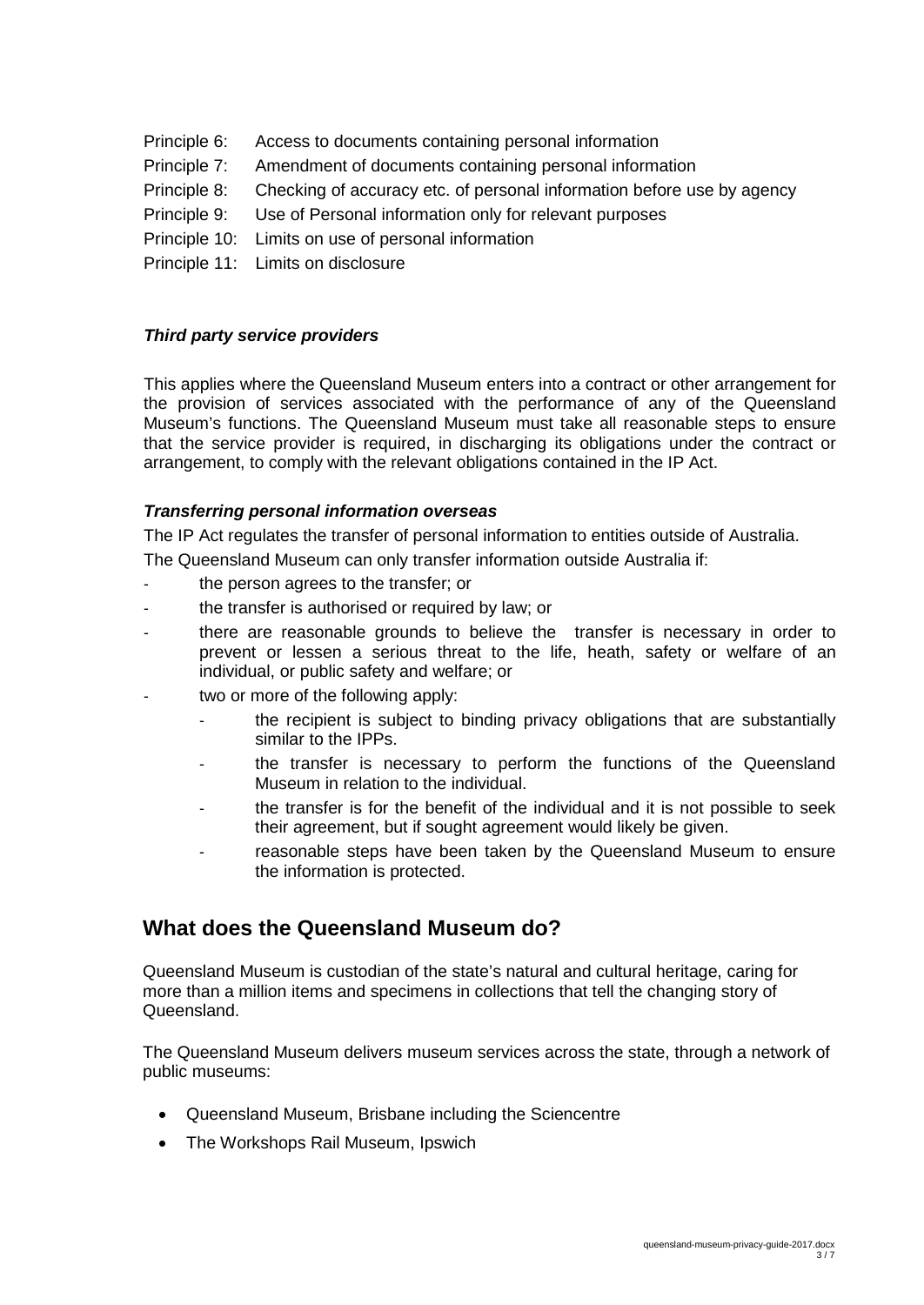- Cobb+Co Museum, [Toowoomba](http://www.cobbandco.qm.qld.gov.au/)
- Museum of Tropical [Queensland,](http://www.mtq.qm.qld.gov.au/) Townsville
- Museum of Lands, Mapping and [Surveying,](http://www.dnrm.qld.gov.au/mapping-data/maps/research-history/museum) Brisbane (operated in partnership with the Department of Natural Resources and Mines)

Our expert services include:

- Research on a broad range of topics spanning biodiversity, geosciences, cultures and histories
- State-wide loans service
- Regional services program Museum Resource Centre Network providing professional and community support for collections and museums across the state
- Publishing business for wildlife, historical and children's publications
- State-wide public [Discovery](http://www.qm.qld.gov.au/Events+and+Exhibitions/Exhibitions/Permanent/Discovery+Centre) centre
- Online learning resources for schools

The Queensland Museum is a statutory authority of Arts Queensland, governed by a Board of Trustees under the provisions of the [Queensland](http://www.legislation.qld.gov.au/LEGISLTN/CURRENT/Q/QldMuseumA70.pdf) Museum Act 1970.

# **Types of personal information held and collected by the Queensland Museum**

The Queensland Museum collects and manages a wide range of personal information from people as part of performing its functions. The Queensland Museum collects and manages information about:

- clients/visitors;
- donors/bequests
- collection object information
- Queensland Museum employees, including prospective employees, volunteers, honories and contractors;
- representatives and employees of non-government service providers;
- representatives of organisations, local governments and members of Queensland Museum Board, Advisory Committees; and
- vendors and service providers.

The types of personal information collected may include:

- name and contact details
- date of birth
- signature
- photograph
- financial/bank details including,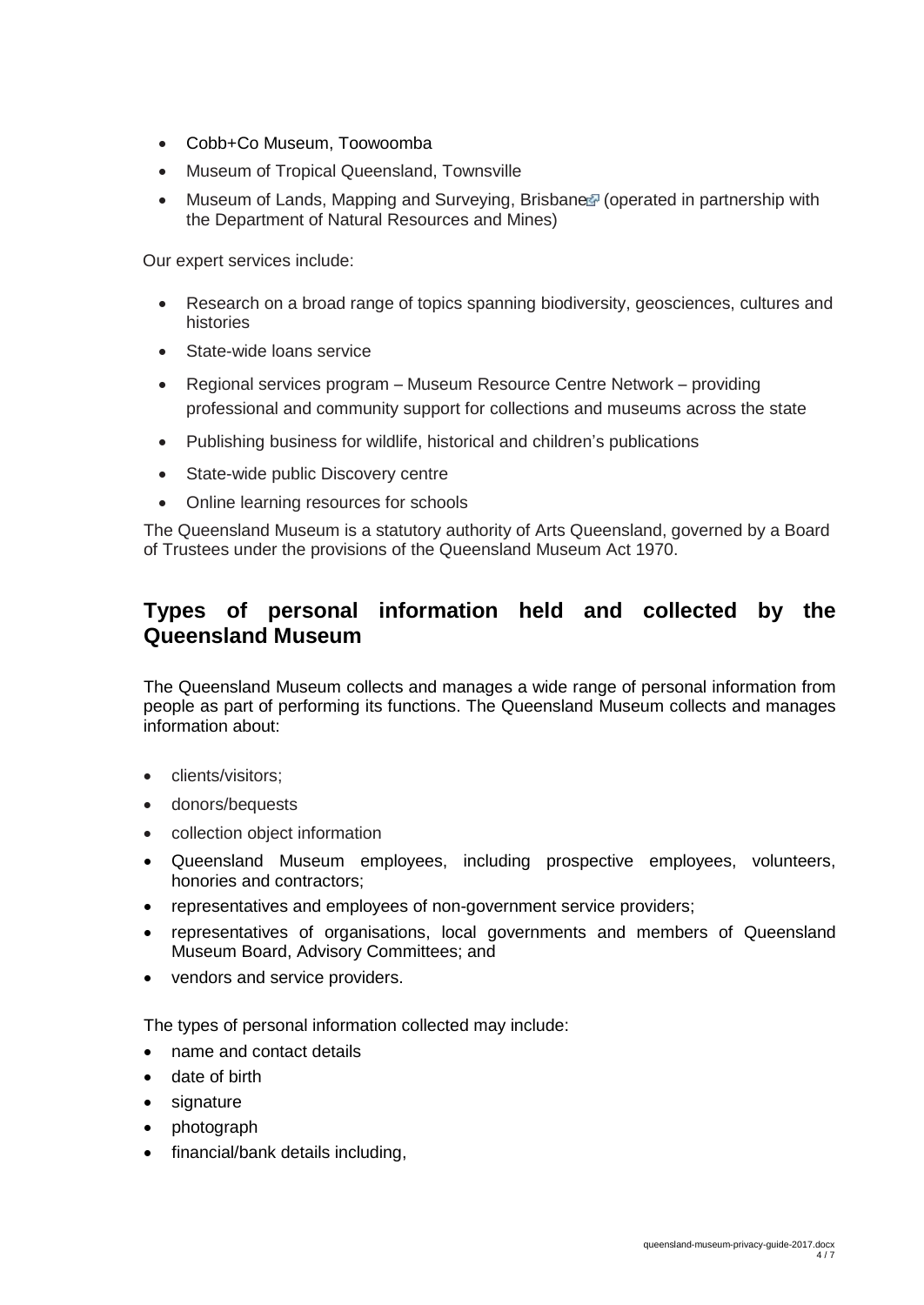- uniquely identifying number (i.e. Tax File Number, Driver's licence number etc)
- occupation and employment history
- criminal history
- collection object information
- scientific research
- contracts, agreements and outsourcing arrangements
- personal information systems
- complaints and their investigation
- recruitment information which may consist of applications for employment with the client/visitor personal details
- records relating to referee checks, interview notes and selection panel assessments etc.
- personal information of donors that is received or collected in the course of describing collection information/ bequests
- personal information of staff members that is received or collected in the course of conducting human resource management functions
- personal information recorded by way of camera surveillance systems or electronic monitoring devices in Queensland Museum.

## **Why does the Queensland Museum collect personal information?**

The Queensland Museum collects personal information that is necessary to fulfil its purpose and functions. The Queensland Museum is required to take reasonable steps to explain why personal information is collected, what is done with it, whether any law requires the collection and to identify other entities to which it may be disclosed. This may be provided in writing or given verbally.

### **What does the Queensland Museum do with information?**

The Queensland Museum uses personal information in accordance with the purposes for which the information was collected, for example, to facilitate support in the provision of exhibition or events or to perform scientific research or collection management functions.

The Queensland Museum may obtain a person's consent or agreement to use or disclose personal information for a particular purpose other than that for which it was collected. The Queensland Museum may also be authorised or required by law (the IP Act and some other laws) to use or disclose personal information for particular purposes, for example, in the investigation of a criminal offence or in response to a court subpoena.

### **Access to and amendment of personal information held by the Queensland Museum**

Except where access is restricted by law, the IP Act allows an individual to request access to their personal information or to amend their own personal information if it is inaccurate,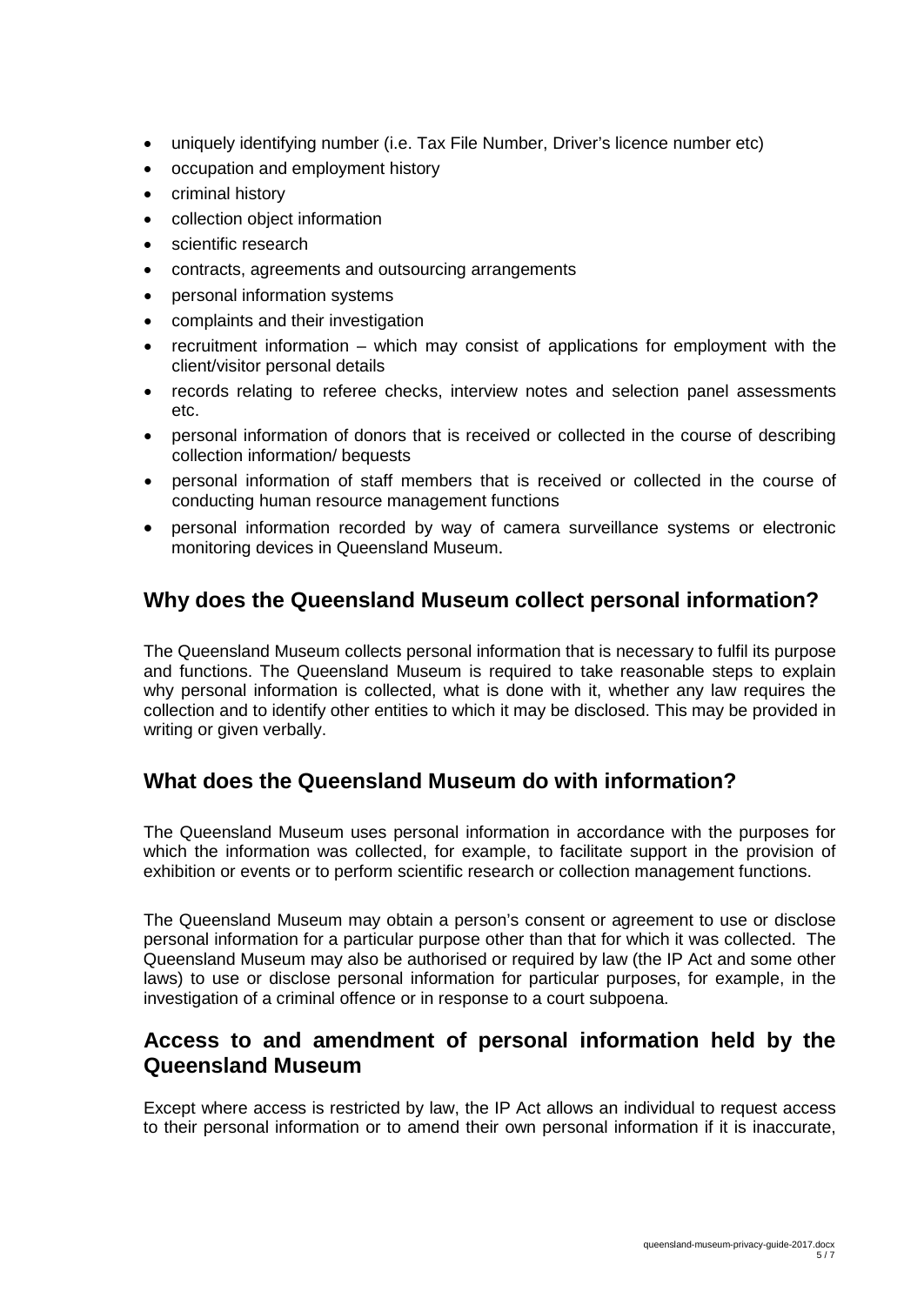incomplete, out of date or misleading. Rights of access and amendment are dealt with in IPPs 6 and 7.

Personal information cannot be accessed by others, except as provided for by the IP Act and the *Right to Information Act 2009* or as required by other legislation.

Information held by QMN can be accessed in different ways. In some cases, access to personal information can be done informally, without the requirement for a person to make a formal application under the RTI Act or IP Act. However, in some situations, informal access will not be appropriate, and a formal application under the RTI or IP Act will be required.

Contact the QMN Privacy Contact Officer for access to QMN information, including your own personal information, or to request amendment of your own personal information.

Post: QMN Privacy Contact Officer Queensland Museum GPO Box 3300 South Brisbane Qld 4101

Telephone: (07) 3840 7555 Email: privacy@qm.qld.gov.au

### **Complaint and review procedures**

If an individual believes that the Queensland Museum has not dealt with their personal information in accordance with the IPPs contained in the IP Act, they may lodge an information privacy complaint with the Queensland Museum. Privacy complaints made to the Museum must be made in writing and give particulars of the act or practice the subject of the complaint.

Privacy complaints need to be marked Private and Confidential and forwarded to:

| Post:  | <b>QMN Privacy Contact Officer</b> |
|--------|------------------------------------|
|        | Queensland Museum                  |
|        | GPO Box 3300                       |
|        | South Brisbane Qld 4101            |
| Email: | privacy@qm.qld.gov.au              |

A request for review may take the form of a letter or email.

Claimants will be advised in writing of QMN's decision in relation to their claim.